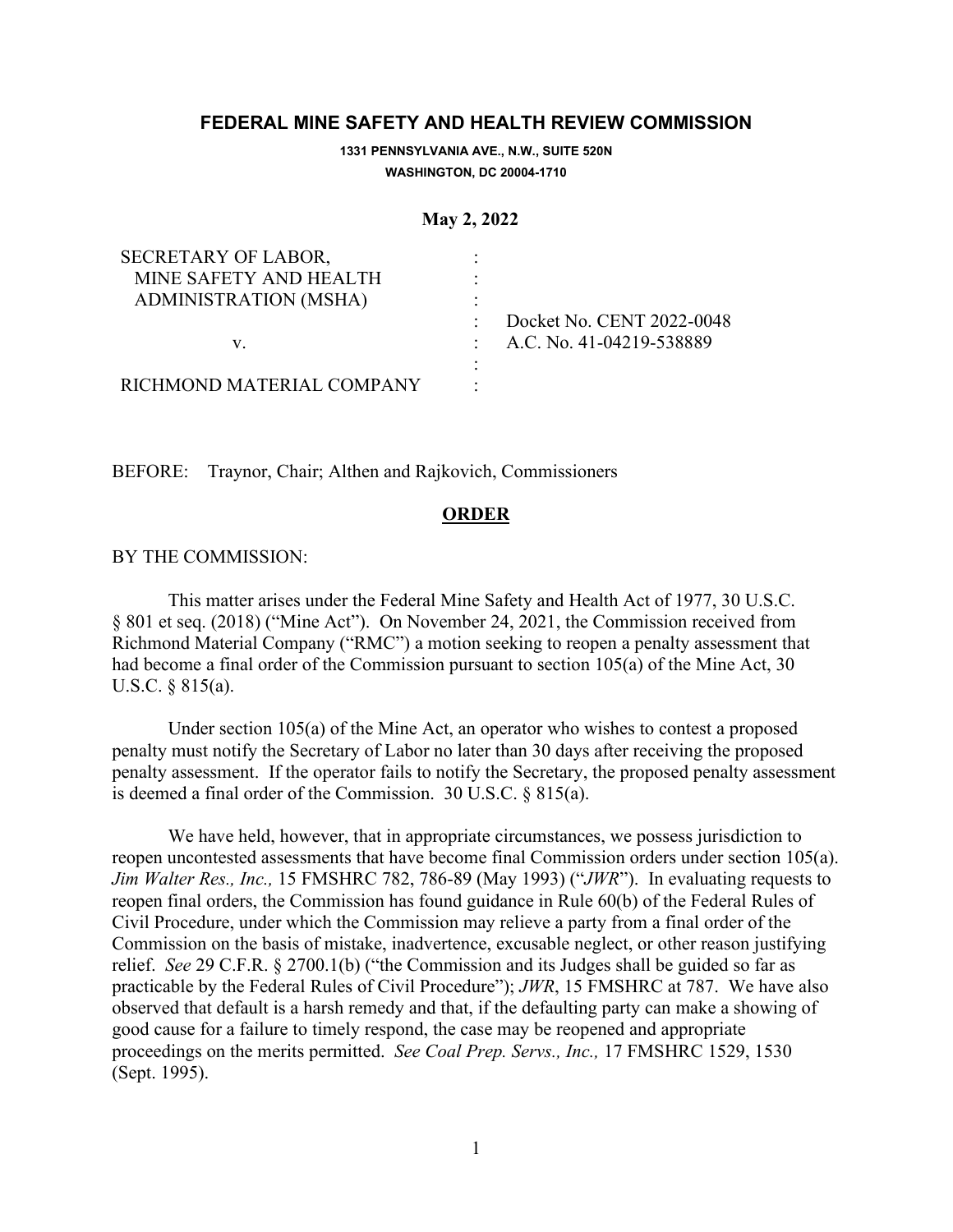Records of the Department of Labor's Mine Safety and Health Administration ("MSHA") indicate that the proposed assessment was delivered on July 27, 2021, and became a final order of the Commission on August 26, 2021. RMC asserts that it never received the proposed assessment, only learning of the assessment due to a delinquency letter received on November 17, 2021. The operator notes that the address listed on the assessment is checked daily for mail, and that assessments are routinely processed in a timely manner. The Secretary does not oppose the request to reopen, but urges the operator to take steps to ensure that future penalty contests are timely filed.

 Having reviewed RMC's request and the Secretary's response, we find that RMC's failure to timely respond was due to inadvertent ignorance of the proposed assessment. We note that the motion to reopen was filed shortly after RMC learned of the assessment. In the interest of justice, we hereby reopen this matter and remand it to the Chief Administrative Law Judge for further proceedings pursuant to the Mine Act and the Commission's Procedural Rules, 29 C.F.R. Part 2700. Accordingly, consistent with Rule 28, the Secretary shall file a petition for assessment of penalty within 45 days of the date of this order. *See* 29 C.F.R. § 2700.28.

 $\overline{\phantom{a}}$ Arthur R. Traynor, III, Chair

W. Vlian & althen

William I. Althen, Commissioner

 $\mathscr{L}$  from  $\mathscr{L}$  , from  $\mathscr{L}$ 

Marco M. Rajkovich, Jr., Commissioner